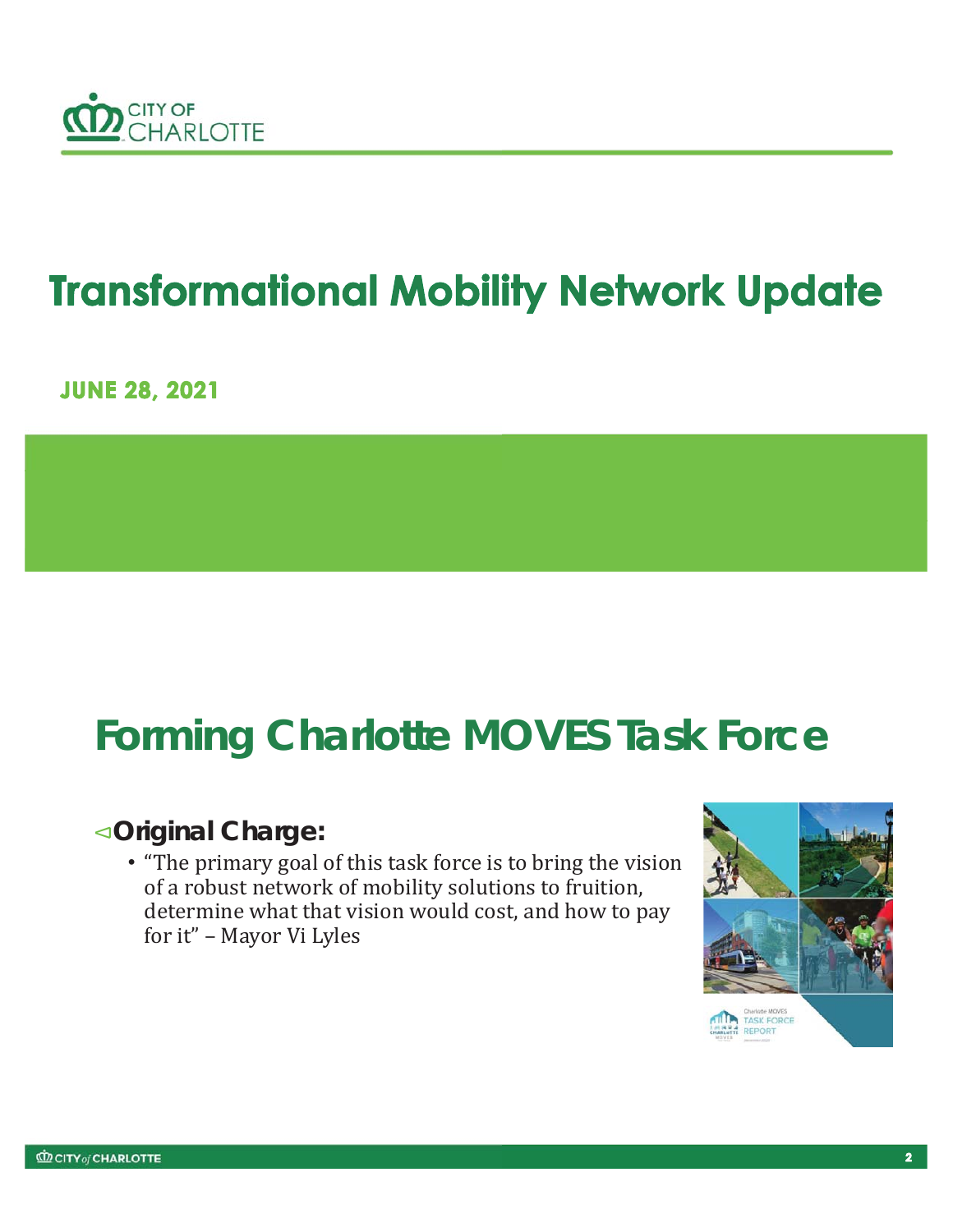### **Charlotte Moves Recommendations and Approach (December 2020)**

#### ٱ**Funding and Construction Recommendations**

- Total Program Cost: \$8 to \$12 billion with 50/50 Funding Approach
	- *Local portion: \$4 to \$6 billion*
	- *State and Federal portion: \$4 to \$6 billion*
- Construction: 10+ years
- Financing: 30 years
- Revenue Estimate (no growth assumed):
	- *1 cent = \$6.6 billion over 30 years*

 $\mathbf{R}$ 

### **Charlotte Moves Recommendations (***December 2020)*

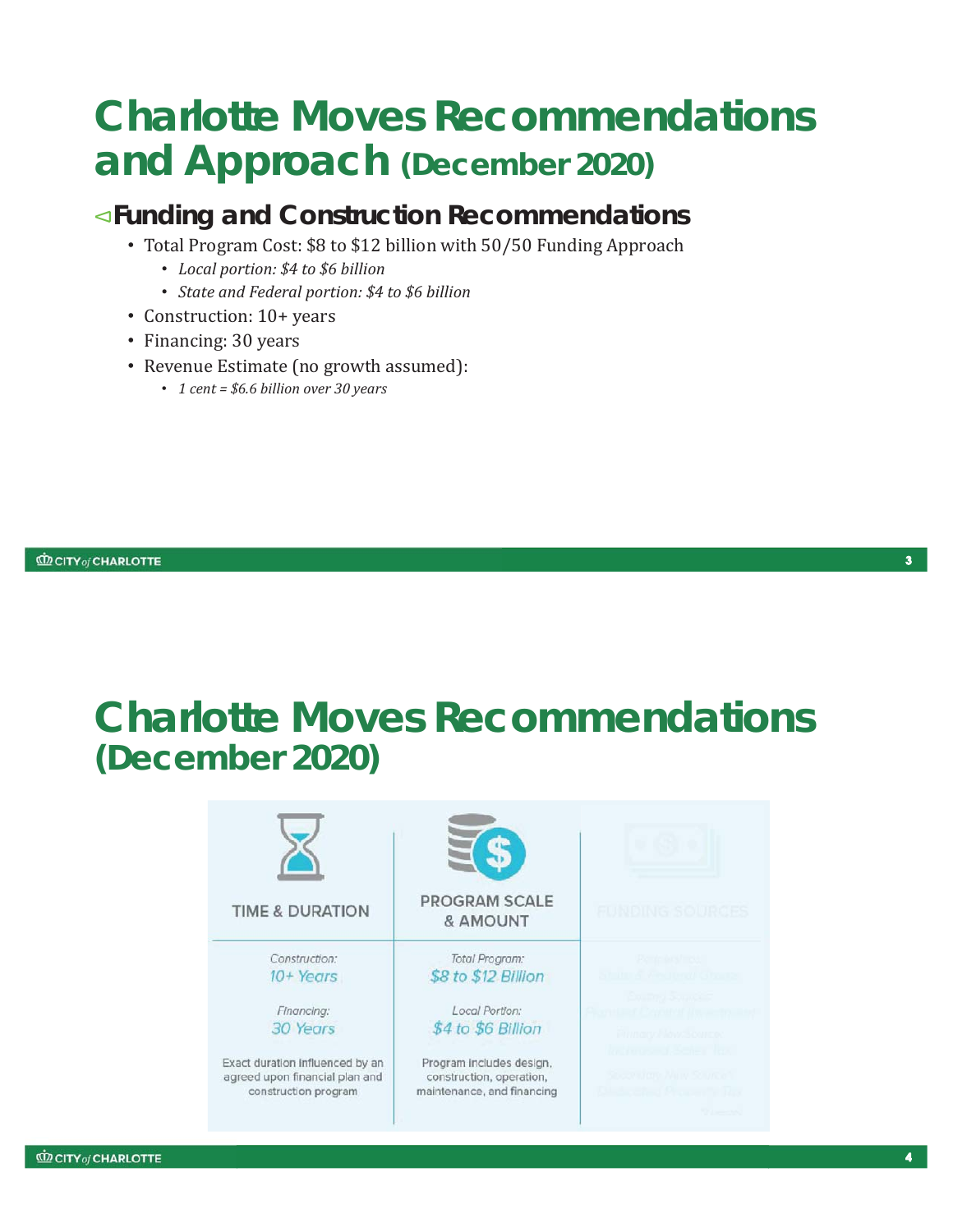### **Charlotte Moves Cost Inputs**

*Based upon figures below, Charlotte Moves Task Force recommended a range for total program cost of \$8-\$12B*



### **Transit Program: Charlotte Moves**

| <b>Service</b>                        | <b>Cost Estimate</b> |
|---------------------------------------|----------------------|
| Gold Line Phase III                   | \$587 million        |
| Redline (Uptown to Davidson)          | \$503 million        |
| <b>Blue Line Ballantyne Extension</b> | \$1,042 million      |
| <b>Blue Line Core Capacity</b>        | \$61 million         |
| Silver Line (Countywide)              | \$6,229 million      |
| I-77 Bus Rapid Transit                | \$198 million        |
| <b>Envision My Ride</b>               | \$57 million         |
| Total                                 | \$8,677 million      |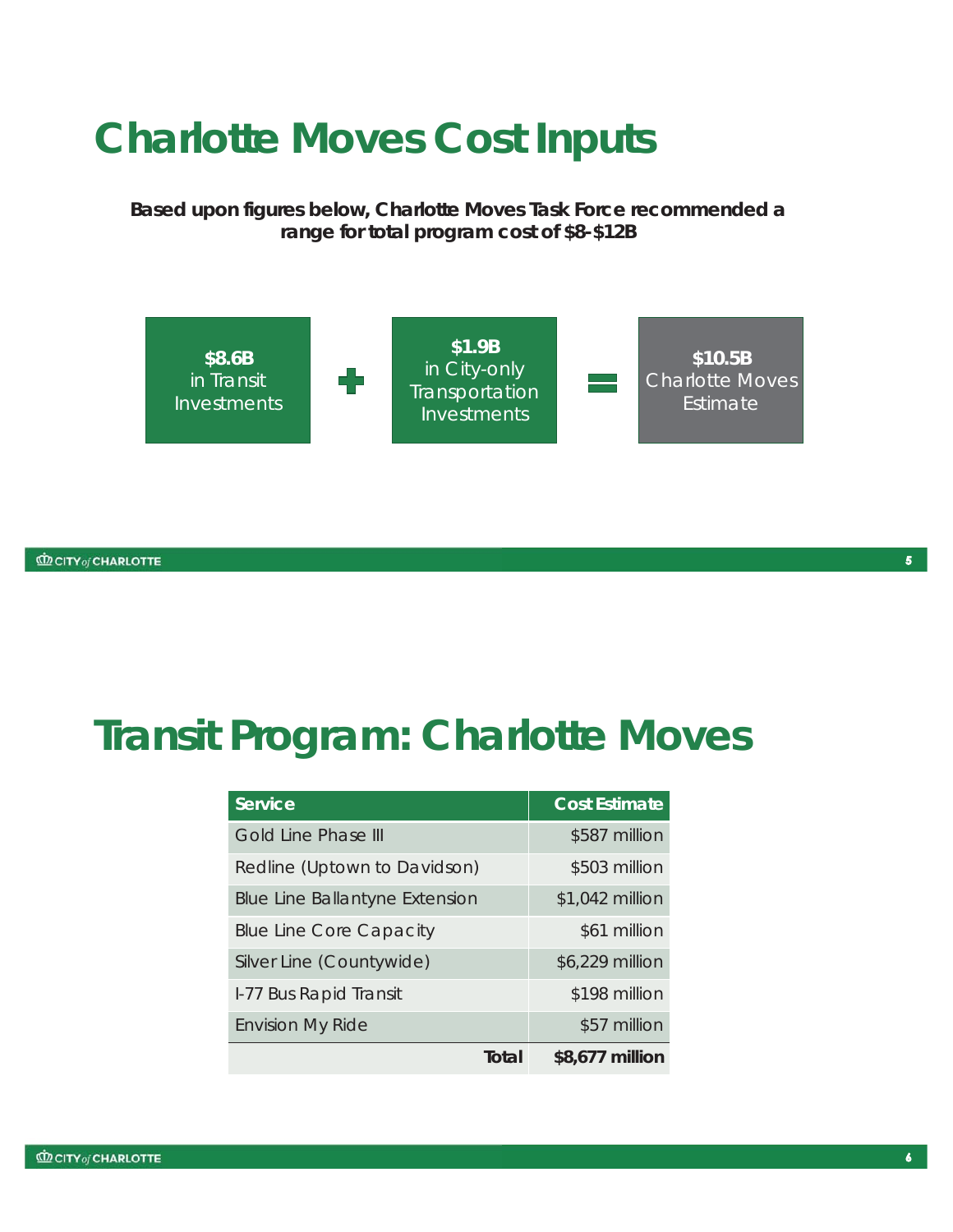### **Transportation Program: Charlotte Moves**



**Program Estimate: \$1.9 billion**

**CD CITY of CHARLOTTE** 

**Revenue Estimates: Charlotte Moves** 

1% Sales Tax Rate increase over 30 years = \$6.6B



**This did not include an increase in sales tax growth**

1% Sales Tax Rate Increase with growth over 30 years = \$13.5B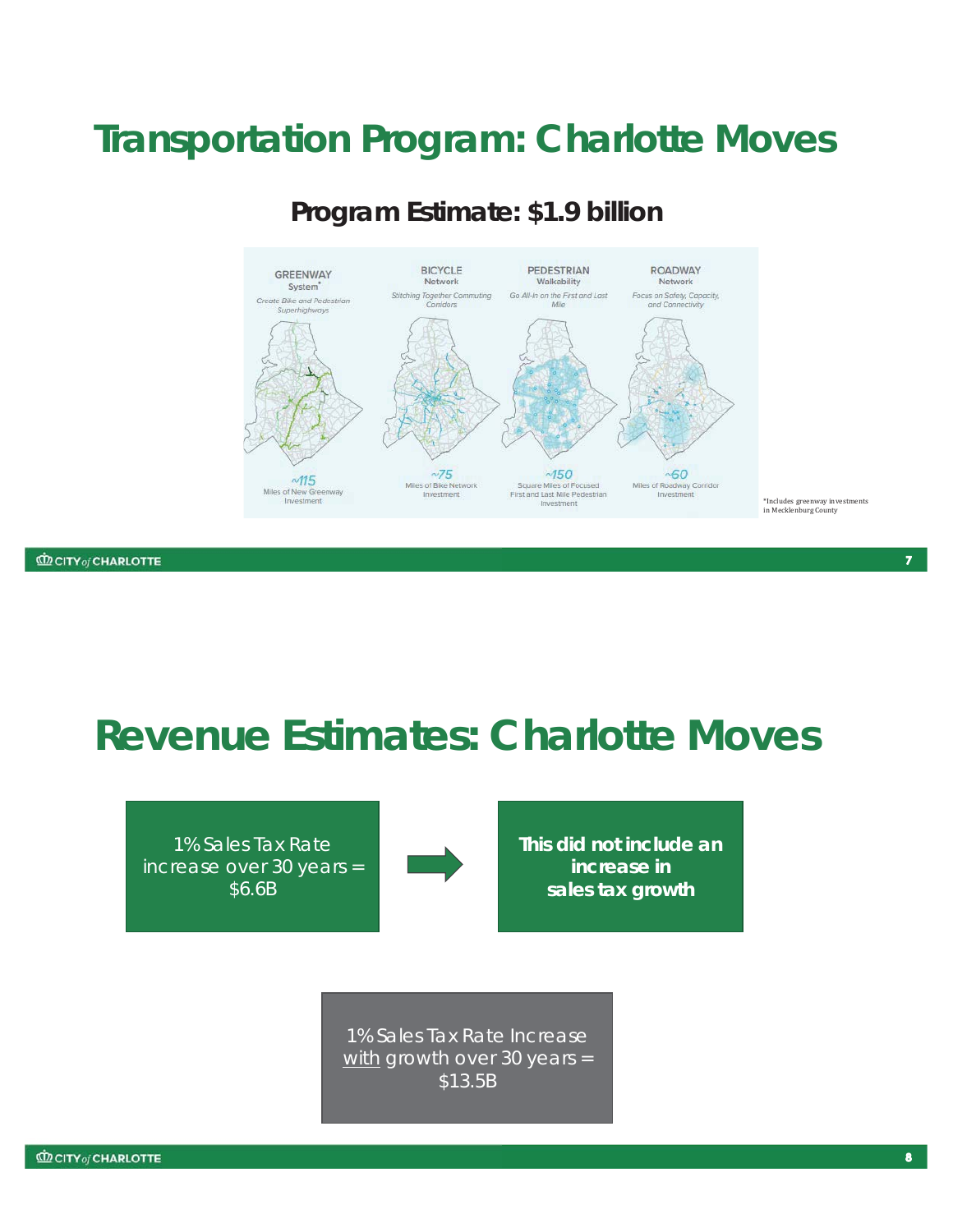# **Progress to Date**

#### **Assessment**ٱ

• Assessing Charlotte Moves recommendations (timeline, funding strategy, and financing plan)

#### ٱ**Funding and Financing**

- Selected Davenport Financial Advisors and InfraStrategies to develop funding scenarios
	- *Key Task: Understand if 1 cent sales tax increase can fund the Transformational Mobility Network Plan*

#### ٱ**Legislative and Advocacy**

- Leveraged connections to Natural Resources Defense Council to understand public sentiment
- Partnered with Charlotte Regional Business Alliance (CRBA) who:
	- *Selected Institute for Transportation Research and Education to understand economic impact*
	- *Engaged Nexus Strategies and Strategic Partners Solutions to develop political consensus at the state and regional levels*



**Janet LaBar** President and CEO Charlotte Regional Business Alliance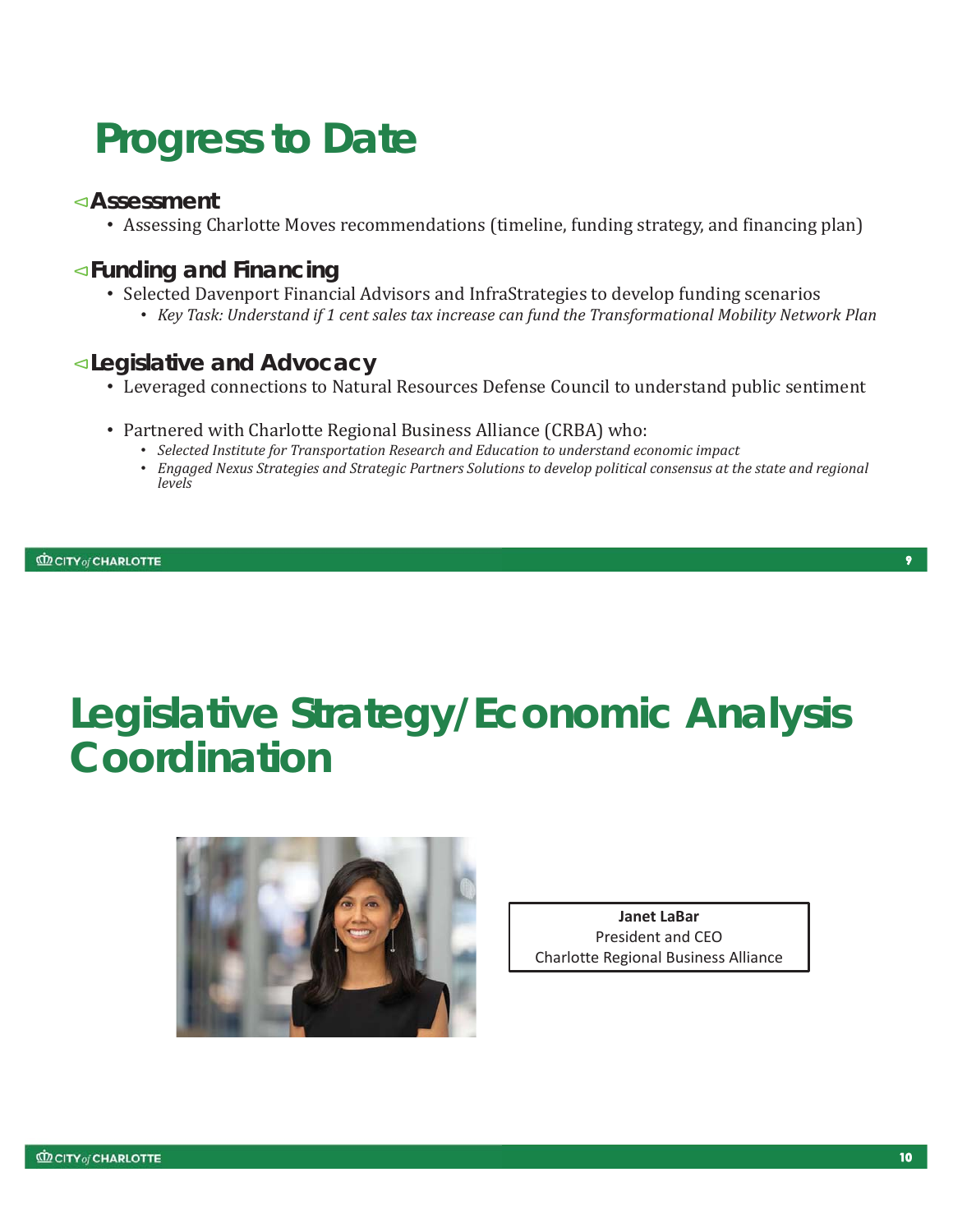### **InfraStrategies Financial Team**



**Sharon Greene** Managing Principal InfraStrategies LLC

*Nationally-recognized expert with over four decades of transit finance advisory experience Chair of APTA's Innovative Funding, Finance, and Public-Private Partnership Committee*

**CD CITY** of CHARLOTTE



**Carolyn Flowers** Managing Principal InfraStrategies LLC

*Former FTA Acting Administrator and Agency CEO Led development of federal guidance, programs, initiatives, and policy changes at FTA*



**Amanda Vandegrift** Principal Consultant InfraStrategies LLC

*Senior financial advisor for major transportation providers across the country Specializes in the development of dynamic financial models and multibillion dollar financial plans* 

#### $11$

### **Preliminary Transformational Mobility Network (TMN) Financial Plan**

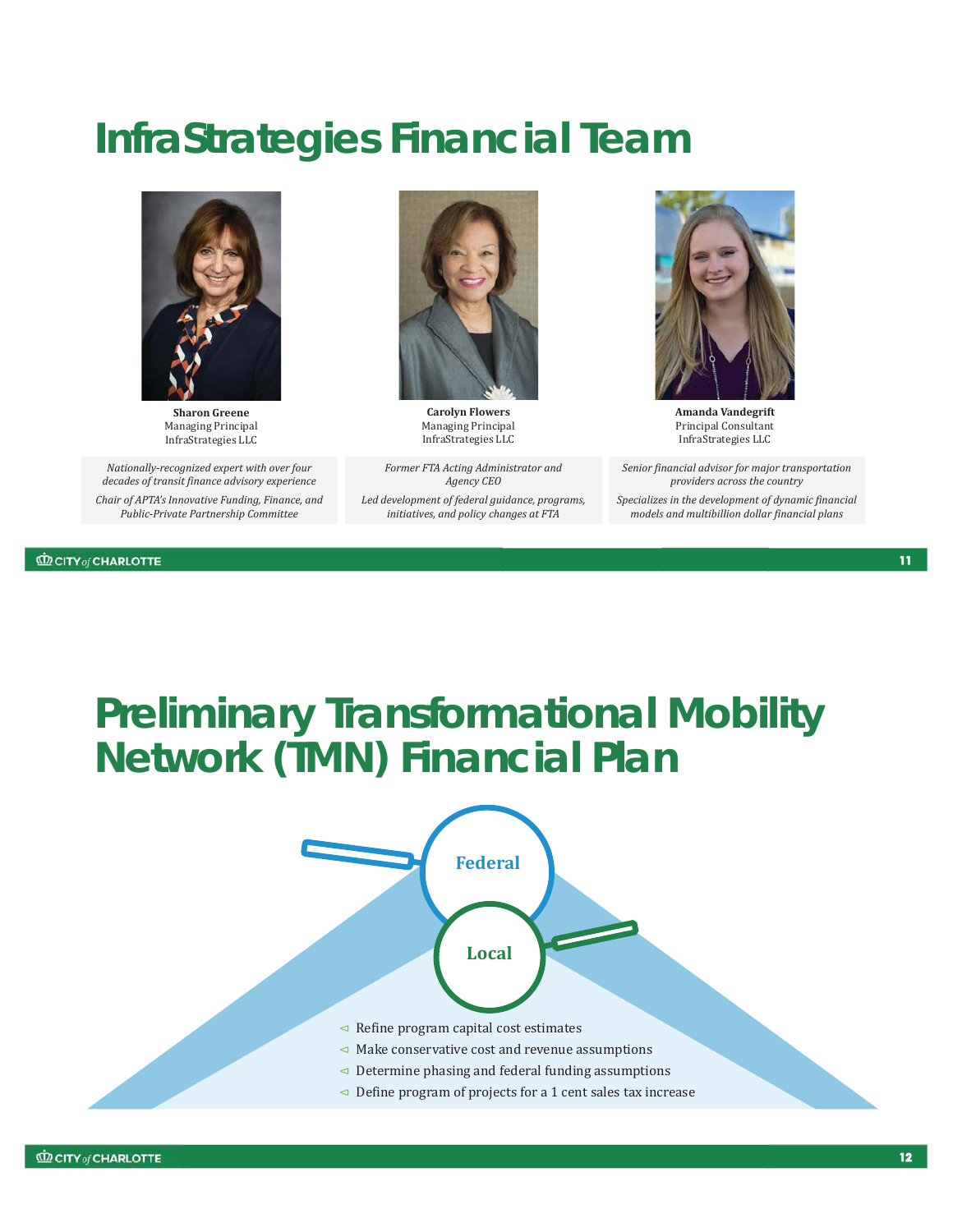# **Why Now?**

**2021 2022 2023 2024 2025 2026 2027 2028 2029 2030 2031 2032 2033 2034 2035 2036 2037 2038 2039 2040 2041**



- ٱPotential for more infrastructure funding from new Administration
- $\triangleleft$ Changes in criteria for discretionary grants with recent new grant notices
	- Focus on equity and climate change
- ٱIncreased interest in advancing infrastructure projects in urban areas

### **FTA Capital Investment Grant (CIG) Program** Categories and Phases



**CD CITY of CHARLOTTE**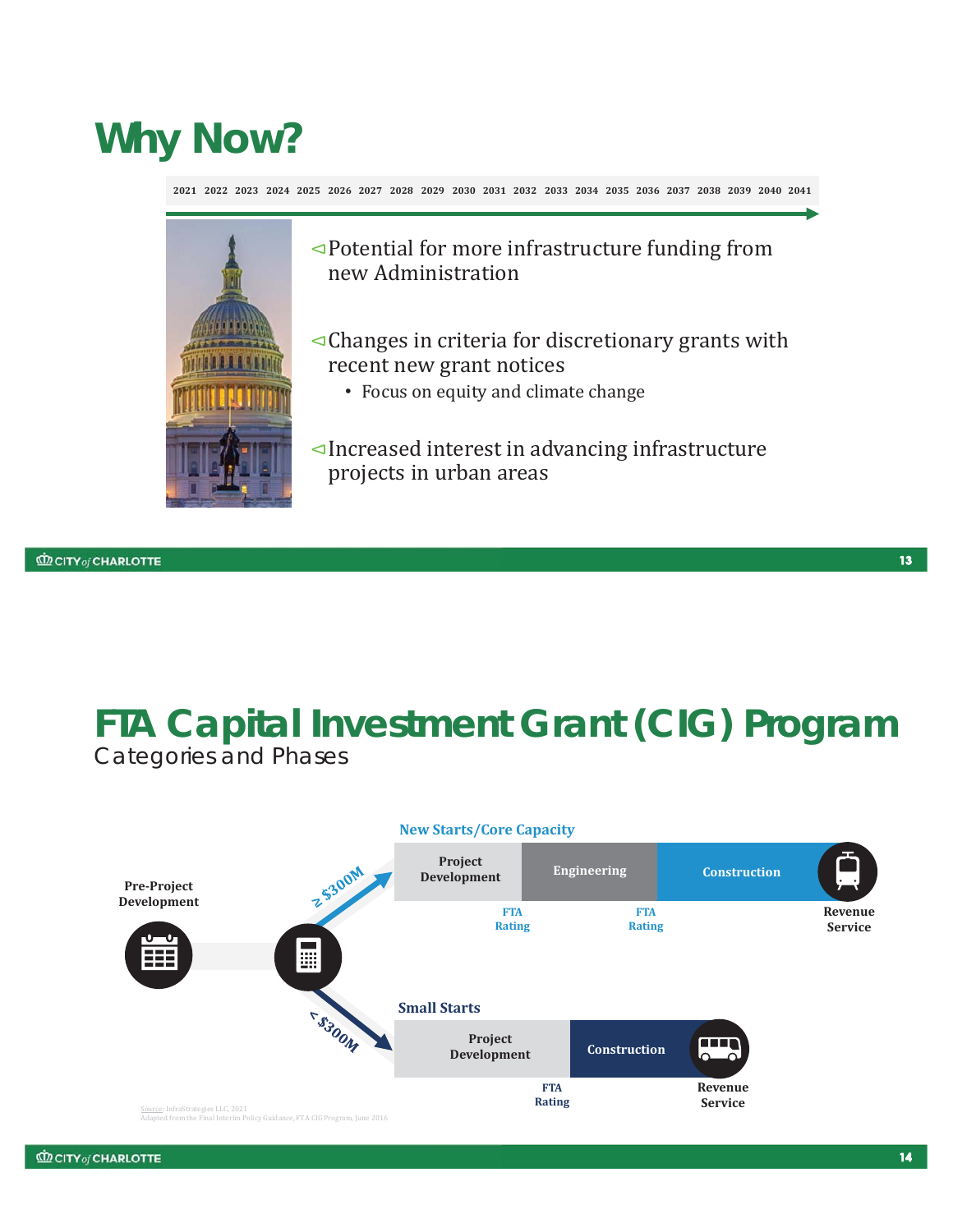

Recent New Starts Awards (35-50%)



#### **FTA Capital Investment Grant (CIG) Program** Recent Small Starts BRT Awards (50-60%)



|                                   | <b>Total Cost</b> | <b>CIG Funds</b> | <b>CIG Share</b> |
|-----------------------------------|-------------------|------------------|------------------|
| <b>Project</b>                    | (SM)              | (SM)             | (%)              |
| Albany River Corridor             | 42.5              | 26.9             | 63%              |
| Albuquerque Rapid Transit         | 133.7             | 75.0             | 56%              |
| Everett, WA Swift                 | 73.6              | 43.2             | 59%              |
| Grand Rapids Laker Line           | 70.2              | 56.2             | 80%              |
| Indianapolis Red Line             | 96.3              | 75.0             | 78%              |
| Jacksonville East                 | 34.0              | 16.9             | 50%              |
| Jacksonville SW                   | 33.0              | 16.5             | 50%              |
| Kansas City Prospect Avenue       | 54.2              | 29.9             | 55%              |
| Minneapolis Orange Line           | 150.7             | 74.1             | 49%              |
| <b>Portland Division Street</b>   | 174.8             | 87.4             | 50%              |
| Reno Virginia Street              | 114.9             | 40.4             | 35%              |
| Spokane Central City              | 92.2              | 53.4             | 58%              |
| El Paso Montana Rapid Transit     | 49.2              | 28.2             | 57%              |
| St. Petersburg Central Avenue BRT | 43.9              | 21.8             | 50%              |
| Miami-Dade South Corridor         | 300.0             | 99.9             | 33%              |
| Milwaukee East West BRT           | 54.8              | 40.9             | 75%              |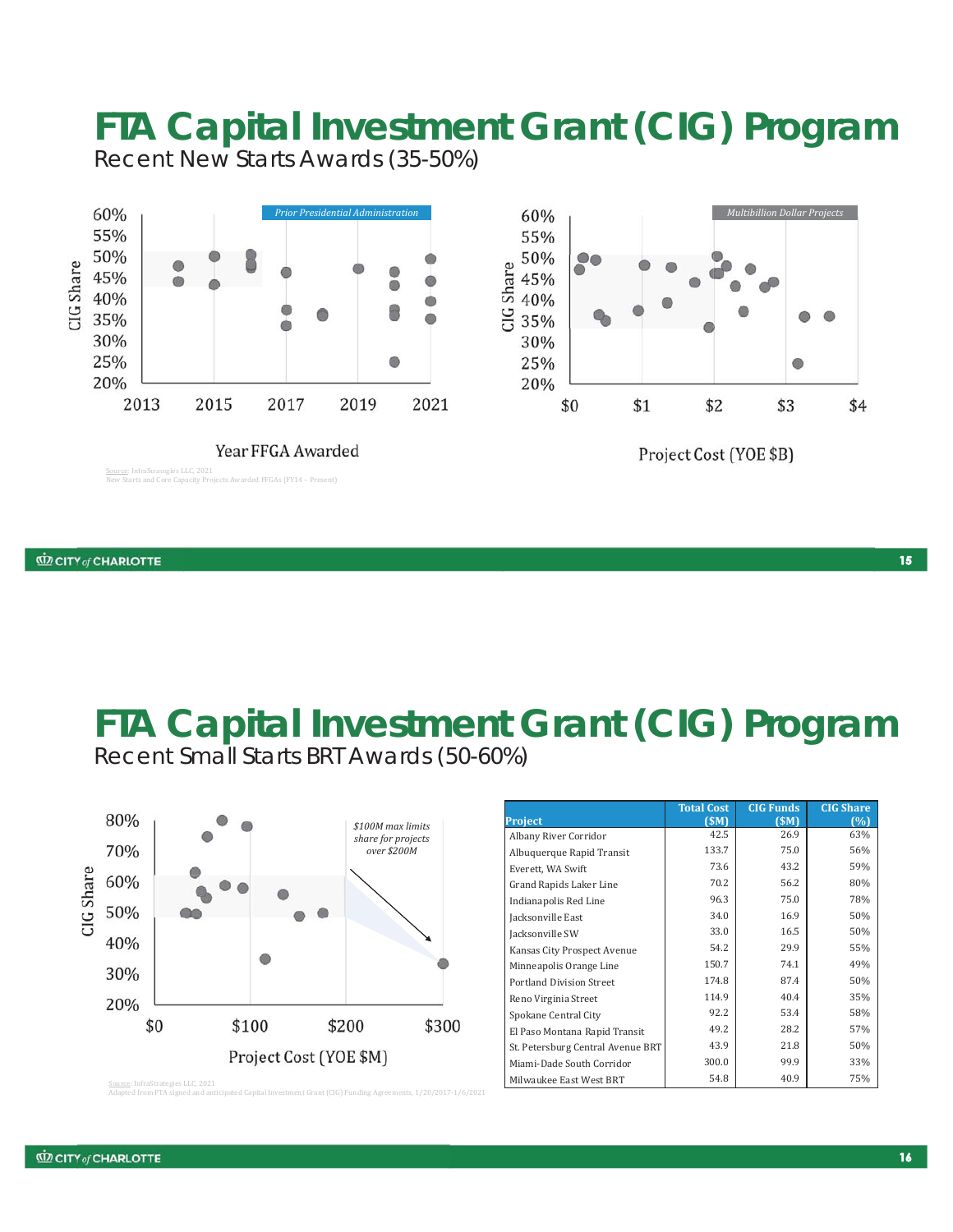# **Leveraging Federal Opportunities**

- ٱ USDOT RAISE (formerly BUILD/TIGER) Grants
- $\triangleleft$  FTA Bus and Bus Facilities Grants
- $\triangleleft$  FTA Low-No Emissions Grants
- $\triangleleft$  Integrated Mobility and Innovation (IMI) Grants
- $\triangleleft$  Accelerating Innovation Mobility (AIM) Grants
- $\triangleleft$  FTA TOD Planning Grants
- $\triangleleft$  FHWA CMAO Funds
- $\triangleleft$  FHWA STBG Funds
- $\triangleleft$  TIFIA or RRIF Loans
- $\triangleleft$  Congressional Directives
- $\triangleleft$  Future opportunities from American Jobs Plan and/or Surface Transportation Reauthorization

#### **Key Priorities of Congress and the New Administration**



**CD CITY of CHARLOTTE** 

### **Refining Program Cost Estimates**  Progress To Date Since Charlotte MOVES

 $\triangleleft$  Included future cost escalation assumptions to align with FTA guidance and emerging inflationary impacts anticipated over program timeline

- ٱ Added Bus Priority Corridors to program
- $\triangleleft$  Refinements to reflect latest cost information from project planning teams:
	- Gold Line Phase 3 cost estimates
	- Red Line cost estimates
	- Silver Line cost estimates
- $\triangleleft$  Expanded construction horizon to 18 years to accommodate segmentation and phasing assumptions for major capital projects to support:
	- Program cash flow needs
	- Increased federal competitiveness
	- Anticipated federal funding timelines
	- Local construction market capacity
	- Agency program delivery capacity



#### **TIME & DURATION**

Construction:  $10 + Years$ 

> Financing: 30 Years

Exact duration influenced by an agreed upon financial plan and construction program

Source: Charlotte MOVES Task Force Report, Dec



**PROGRAM SCALE** & AMOUNT

Total Program: \$8 to \$12 Billion

#### Local Portion: \$4 to \$6 Billion

Program includes design, construction, operation, maintenance, and financing

 $17$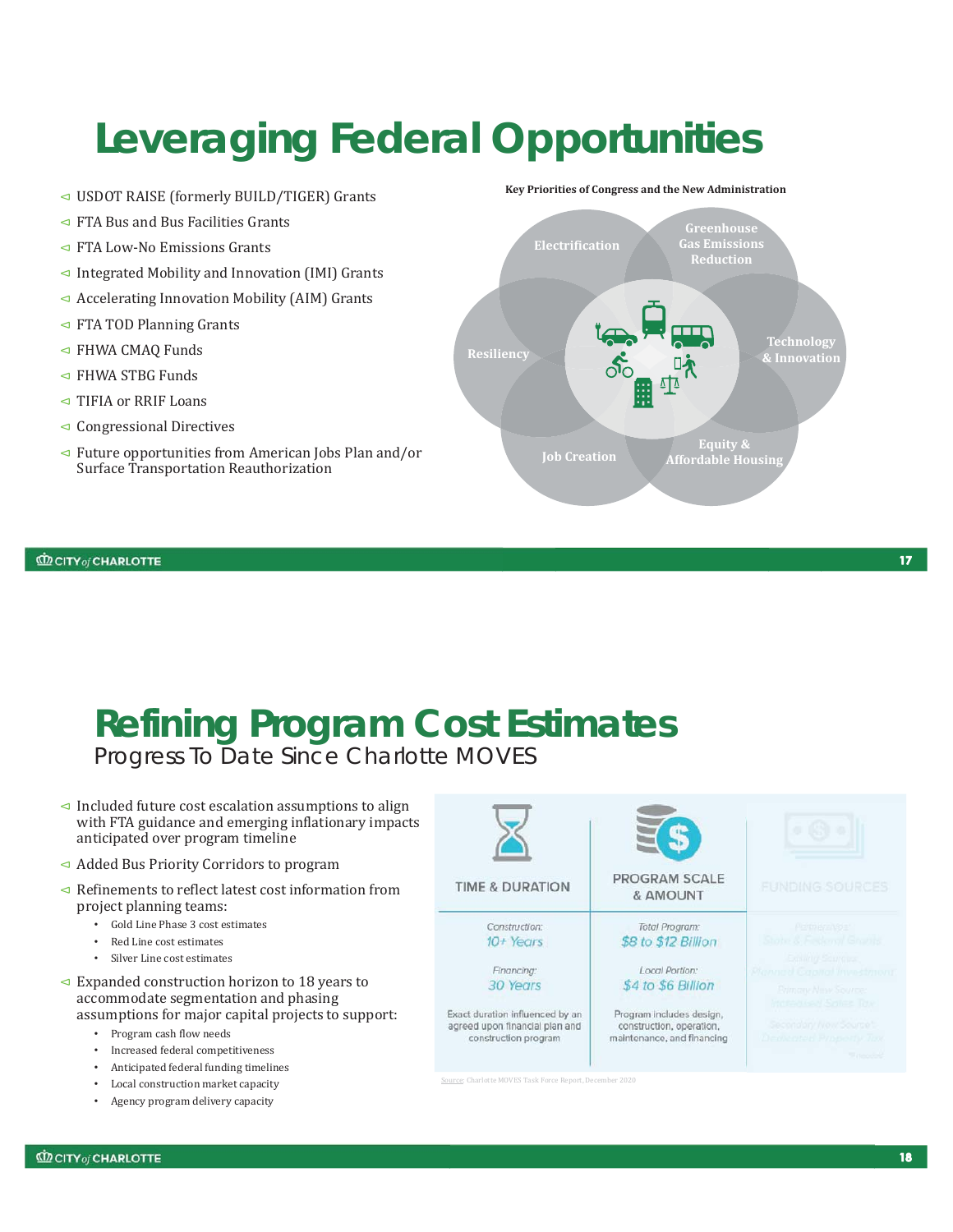# **Refining Funding Assumptions**

Progress To Date Since Charlotte MOVES

- $\triangleleft$  Applied project-specific federal funding assumptions based on recent federal awards and annual allocations for similar projects
- $\triangleleft$  Applied recent sales tax growth rates to sales tax estimate, including COVID-19 recovery period
- $\triangleleft$  Assumed share (10%) of additional 1 cent sales tax revenue would be allocated to non-transit projects (countywide):
	- Roadway Network
	- Pedestrian Walkability
	- Bicycle Network
	- Greenway System



e: Charlotte MOVES Task Force Report, Dec

**CD CITY of CHARLOTTE** 

## **What We Know Today**

**2021 2022 2023 2024 2025 2026 2027 2028 2029 2030 2031 2032 2033 2034 2035 2036 2037 2038 2039 2040 2041**

**Unknowns**

**Knowns**

- ٱ Current cost estimates are compiled from project-specific sources and reflect varying levels of conceptual planning and design
	- Planning cost estimates reflect an approximation of the probable costs based on several unknown placeholder assumptions made at the time the estimate was prepared
	- Certainty will increase as projects advance further into planning and design
- ٱ Actual federal funding amount and annual allocations will be determined based on negotiations with FTA as projects advance into the Federal Capital Investment Grant program
- ٱ Sales tax revenue estimates are based on several placeholder assumptions: increase authorization, sales tax base, collection boundaries, growth rates, non-transit allocation shares, and financing terms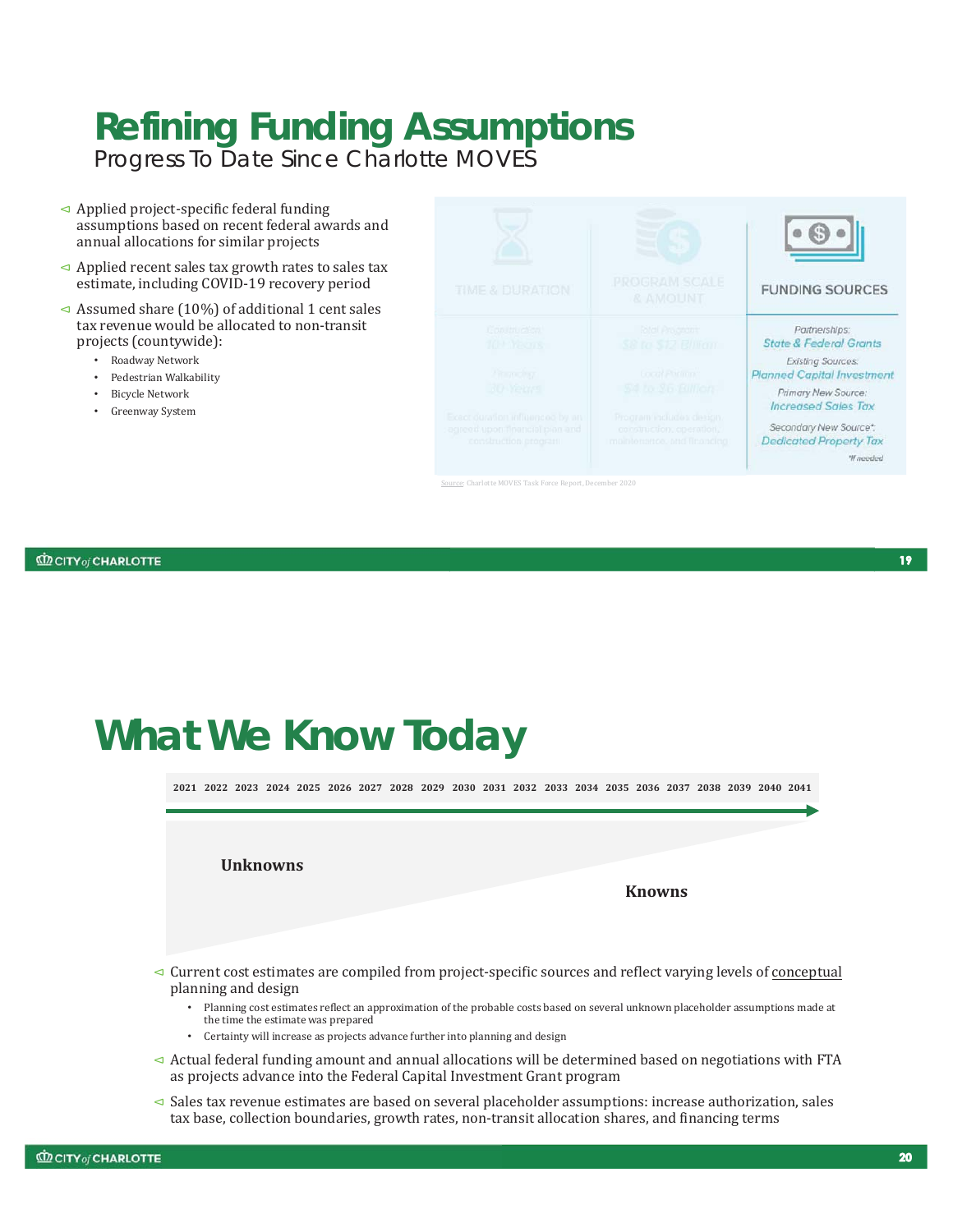# **A Snapshot in Time**

Financial plan, program, and schedule **WILL** change over time as we know more about:

| Capital cost estimates                          |  | Federal funding timelines                     | <b>Federal share</b>               |  |
|-------------------------------------------------|--|-----------------------------------------------|------------------------------------|--|
| Operations and Maintenance (O&M) cost estimates |  | Annual federal allocations                    |                                    |  |
| Cost curves<br>Cost escalation factors          |  | Consideration of federal financing tools      |                                    |  |
| Project phasing                                 |  |                                               | American Jobs Plan                 |  |
| Project timelines<br>COVID-19 cost impacts      |  | <b>Surface Transportation Reauthorization</b> |                                    |  |
| Ridership projections                           |  |                                               | Federal discretionary grant awards |  |
|                                                 |  |                                               |                                    |  |
|                                                 |  |                                               |                                    |  |
| State legislative approvals for                 |  | Sales tax base                                | Sales tax boundaries               |  |
| local transit funding                           |  | Sales tax increase authorization              | Sales tax growth rates             |  |
|                                                 |  | Sales tax revenue collection start date       |                                    |  |
| State partnerships                              |  | Non-transit allocation share                  | Financing terms                    |  |
| Available state funding for transit             |  | Farebox recovery rates                        | COVID-19 revenue impacts           |  |

**CD CITY of CHARLOTTE** 

**Preliminary TMN Baseline Financial Model**

#### **INPUTS**



#### **OUTPUTS**

Estimated Annual Cash Flow Needs Capital Investment Grant Strategy Other Federal Discretionary Grant Strategy Financing Strategy Estimated Program Funding Gap Estimated Project Funding Gaps Financial Strategies to Fill Funding Gaps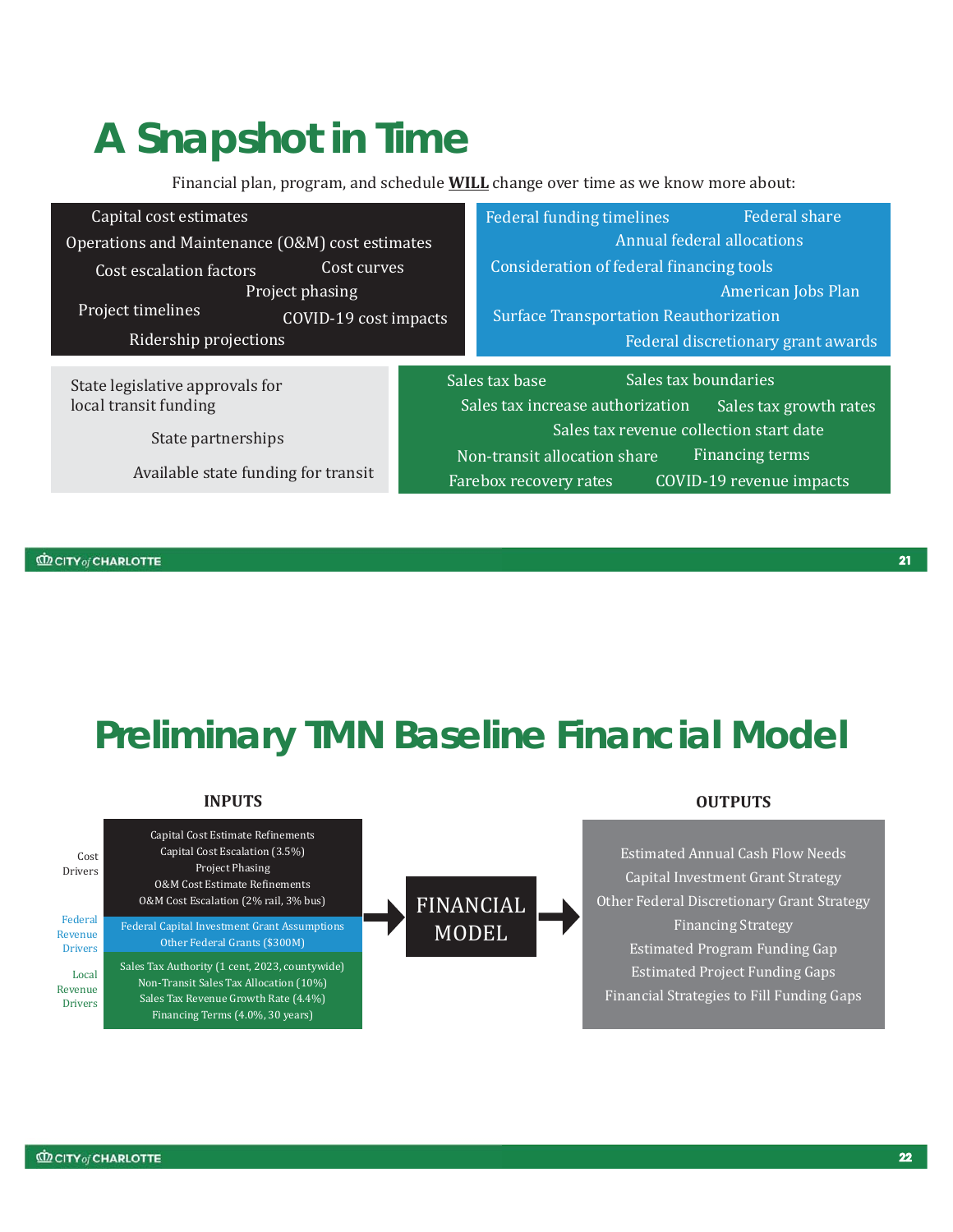# **Baseline Project Phasing Assumptions**



### **Additional 1 Cent Sales Tax Revenue**

Estimated Annual Allocation Assumptions

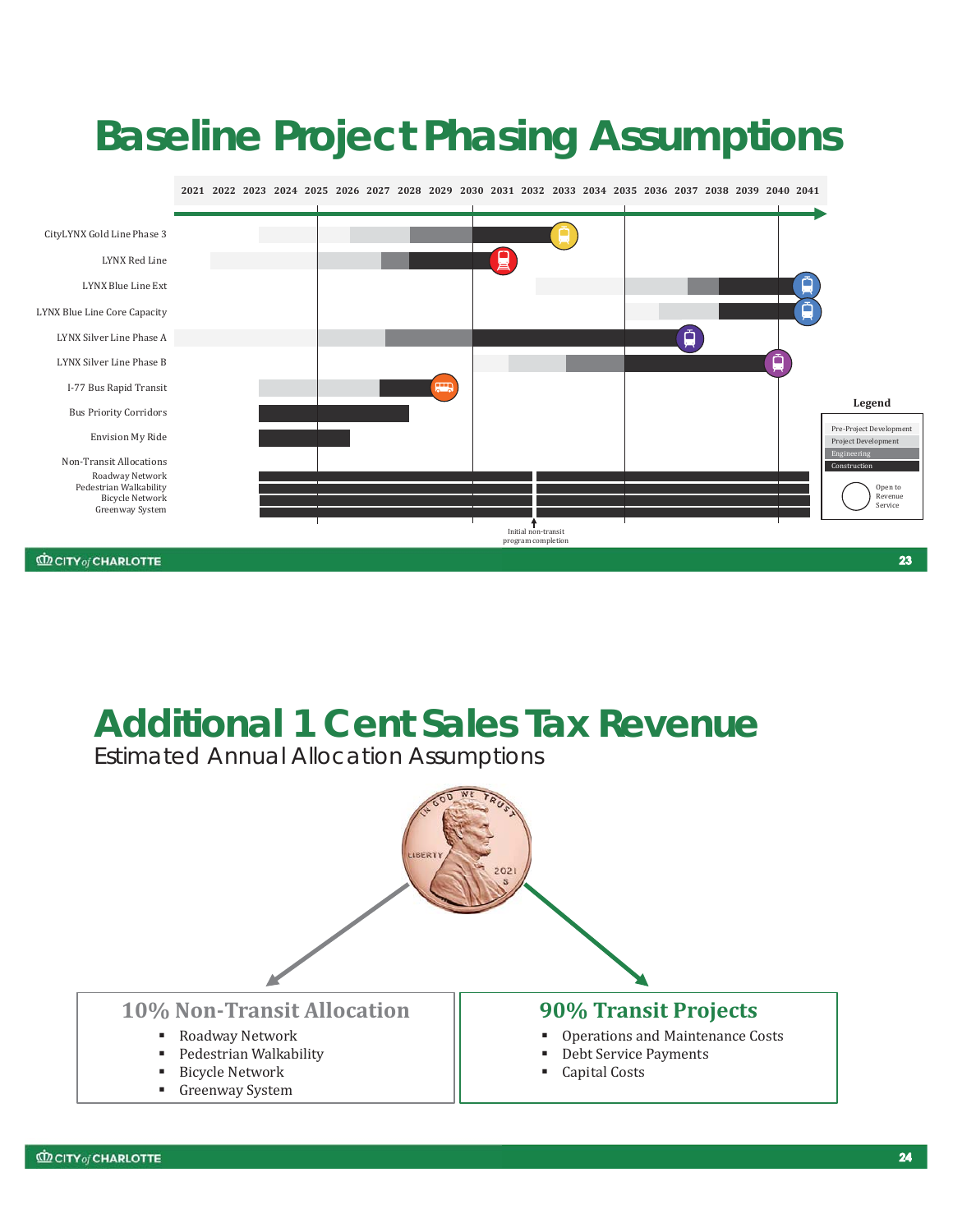# **Additional 1 Cent Sales Tax Revenue**

Preliminary Revenue Estimate

| <b>Key Assumptions:</b>                                                                                                         |              | 2,000 |
|---------------------------------------------------------------------------------------------------------------------------------|--------------|-------|
| $\triangleleft$ 1 cent countywide sales tax increase                                                                            | <b>NS30/</b> | 1,800 |
| $\triangleleft$ 3-year COVID-19 recovery period                                                                                 |              | 1,600 |
| Based on FY2020 actuals<br>FY2021-FY2023 recovery period<br>٠                                                                   |              | 1,400 |
| Lower 1.5% annual growth rate<br>٠                                                                                              |              | 1,200 |
| $\leq$ 2023 revenue collections start date                                                                                      |              | 1,000 |
| $\triangleleft$ 4.4% annual growth rate                                                                                         |              |       |
| $\triangleleft$ 10% of annual revenue would be allocated to non-transit                                                         |              | 800   |
| projects (countywide)                                                                                                           |              | 600   |
| $\triangleleft$ After the annual non-transit allocation and covering<br>estimated new transit operations and maintenance costs, |              | 400   |
| remaining annual revenue would be available for debt<br>service payments and transit capital costs                              |              | 200   |
| $\triangleleft$ Assumes use of both pay-go and debt financing to allow<br>for assologized project dolivers                      |              |       |

- for accelerated project delivery
	- 4.0% interest rate
	- 30-year repayment period
	- Last debt service payment in 2070

#### **CD CITY of CHARLOTTE**



# **TMN Transit Capital Cost Estimates**

#### Key Changes:

- $\triangleleft$  Included future cost escalation assumptions to align with FTA guidance and emerging inflationary impacts anticipated over program timeline
- ٱ Added Bus Priority Corridors to program
- $\triangleleft$  Refinements to reflect latest cost information from project planning teams:
	- Gold Line Phase 3 cost estimates
	- Red Line cost estimates
	- Silver Line cost estimates
- $\triangleleft$  Expanded construction horizon to 18 years to accommodate segmentation and phasing assumptions for major capital projects to support:
	- Program cash flow needs
	- Increased federal competitiveness
	- Anticipated federal funding timelines
	- Local construction market capacity
	- Agency program delivery capacity

|                                        | <b>Initial Transit</b><br><b>Cost Estimates</b><br>(SM) | <b>Possible</b><br>Revenue<br><b>Service</b> | <b>Baseline Capital</b><br><b>Cost Estimates</b><br>(Year of Expenditure \$M) | <b>Possible</b><br><b>Revenue</b><br><b>Service</b> |
|----------------------------------------|---------------------------------------------------------|----------------------------------------------|-------------------------------------------------------------------------------|-----------------------------------------------------|
| LYNX Gold Line Phase 3                 | \$587.1                                                 | 2030                                         | \$651.7                                                                       | 2033                                                |
| LYNX Red Line                          | \$502.6                                                 | 2030                                         | \$674.0                                                                       | 2031                                                |
| LYNX Blue Line Ext                     | \$1,042.0                                               | 2030                                         | \$1,481.9                                                                     | 2041                                                |
| Blue Line Core Capacity                | \$60.8                                                  | 2025                                         | \$122.4                                                                       | 2041                                                |
| LYNX Silver Line<br>Phase A<br>Phase B | \$6,229.5                                               | 2030                                         | \$8,119.6<br>\$5,153.0<br>\$2,966.5                                           | 2040<br>2037<br>2040                                |
| I-77 Bus Rapid Transit                 | \$197.6                                                 | 2025                                         | \$228.6                                                                       | 2029                                                |
| <b>Bus Priority Corridors</b>          |                                                         |                                              | \$229.9                                                                       | 2028                                                |
| <b>Envision My Ride</b>                | \$57.1                                                  | 2025                                         | \$92.6                                                                        | 2026                                                |
| <b>Total Transit Capital Costs</b>     | \$8,676.7                                               | 2030                                         | \$11,600.7                                                                    | 2041                                                |

Note: Capital cost estimates are compiled from project-specific sources and reflect varying levels of conceptual planning and design. Capital cost estimates are escalated annually to the assumed year of expenditure (YOE) cost to account for historic and future increases due to inflation through the project implementation<br>period. Historic cost escalation is based on the Engineering Capital cost estimates will change as projects advance further into planning and design.

25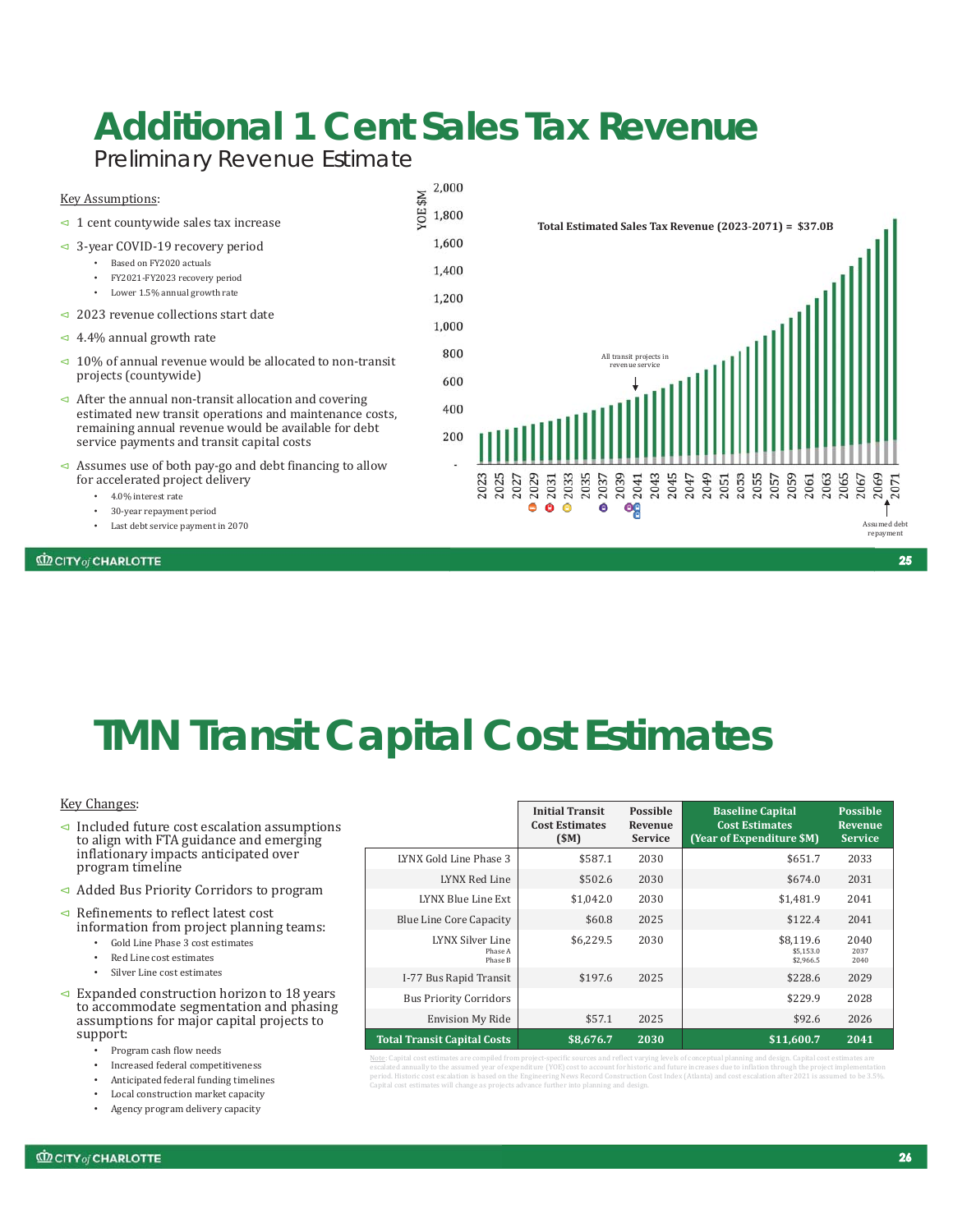# **Federal Transit Funding Assumptions**

#### **FTA New Starts**

- **35% CIG Share** for all projects > \$3B in YOE dollars
- Projects < \$3B in YOE dollars
	- **40% CIG Share** for LRT, HR, or CR projects
	- **50% CIG Share** for BRT or Bus projects

#### **FTA Small Starts**

- Small Starts projects receive a max grant of **\$100M**  or **50%** of the project costs, whichever is less
- Small Starts projects must keep YOE project costs under **\$300M** threshold to maintain eligibility

### **FTA Capital Investment Grant Projects**

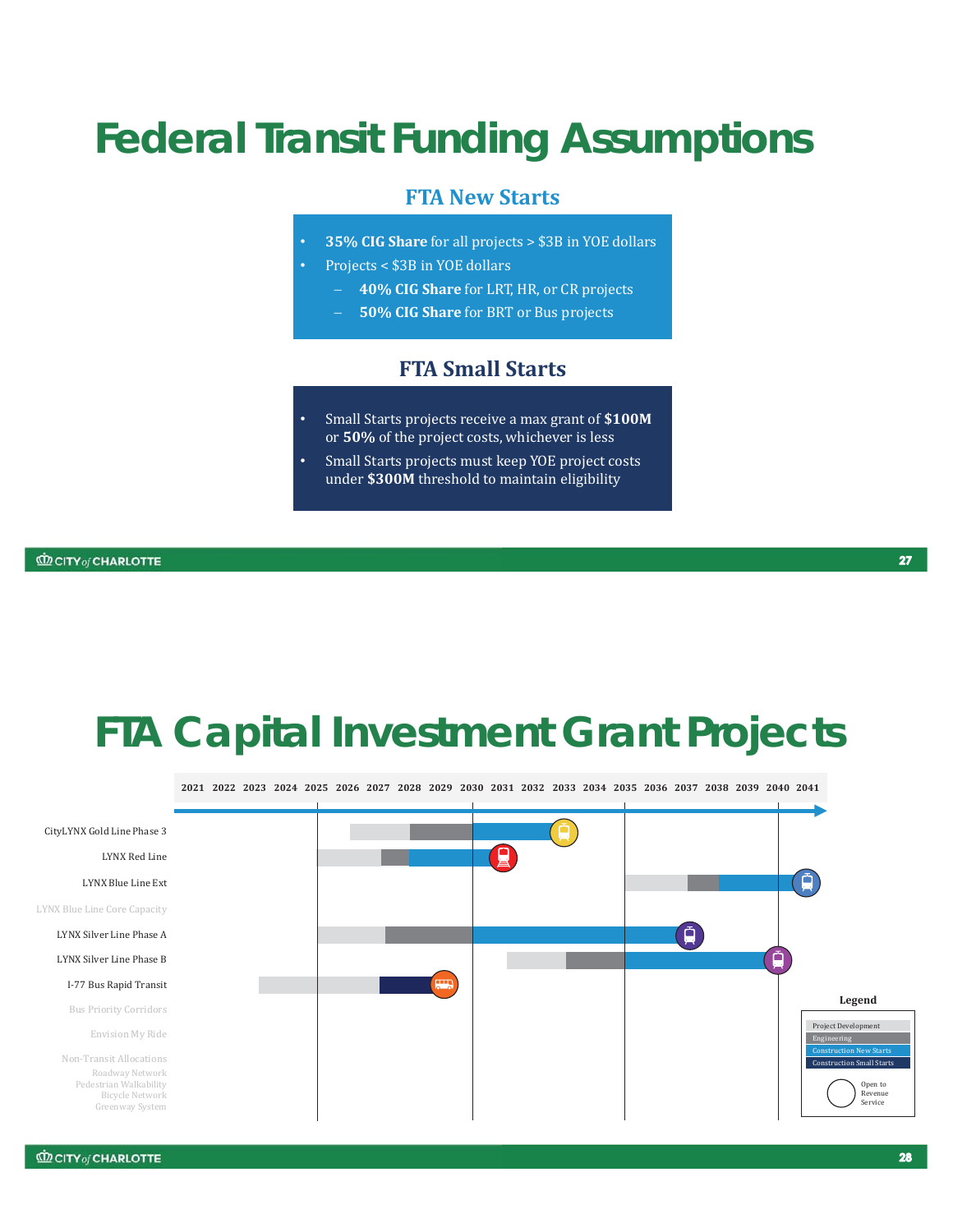### **Preliminary TMN Transit Capital Program (YOE \$M)**



## **Preliminary TMN Capital Program**

|                                               | <b>Initial Transit</b><br><b>Cost Estimates</b><br>(SM) | <b>Possible</b><br>Revenue<br><b>Service</b> | <b>Baseline Capital</b><br><b>Cost Estimates</b><br>(Year of Expenditure \$M) | <b>Possible</b><br>Revenue<br><b>Service</b> |
|-----------------------------------------------|---------------------------------------------------------|----------------------------------------------|-------------------------------------------------------------------------------|----------------------------------------------|
| LYNX Gold Line Phase 3                        | \$587.1                                                 | 2030                                         | \$651.7                                                                       | 2033                                         |
| LYNX Red Line                                 | \$502.6                                                 | 2030                                         | \$674.0                                                                       | 2031                                         |
| LYNX Blue Line Ext                            | \$1,042.0                                               | 2030                                         | \$1,481.9                                                                     | 2041                                         |
| <b>Blue Line Core Capacity</b>                | \$60.8                                                  | 2025                                         | \$122.4                                                                       | 2041                                         |
| <b>LYNX Silver Line</b><br>Phase A<br>Phase B | \$6,229.5                                               | 2030                                         | \$8,119.6<br>\$5.153.0<br>\$2,966.5                                           | 2040<br>2037<br>2040                         |
| I-77 Bus Rapid Transit                        | \$197.6                                                 | 2025                                         | \$228.6                                                                       | 2029                                         |
| <b>Bus Priority Corridors</b>                 |                                                         |                                              | \$229.9                                                                       | 2028                                         |
| <b>Envision My Ride</b>                       | \$57.1                                                  | 2025                                         | \$92.6                                                                        | 2026                                         |
| <b>Total Transit Capital Costs</b>            | \$8,676.7                                               | 2030                                         | \$11,600.7                                                                    | 2041                                         |
| <b>Non-Transit Capital Costs</b>              | \$1,900.0                                               | 2021-2030                                    | \$1,900.0                                                                     | 2023-2032                                    |
| <b>TOTAL CAPITAL PROGRAM</b>                  | \$10,576.7                                              | 2021-2030                                    | \$13,500.7                                                                    | 2023-2041                                    |

ng and design. Capital cost esti<mark>r</mark> escalated annually to the assumed year of expenditure (YOE) cost to account for historic and future increases due to inflation through the project implementation<br>period. Historic cost escalation is based on the Engineering ates will change as projects advance further into planning and design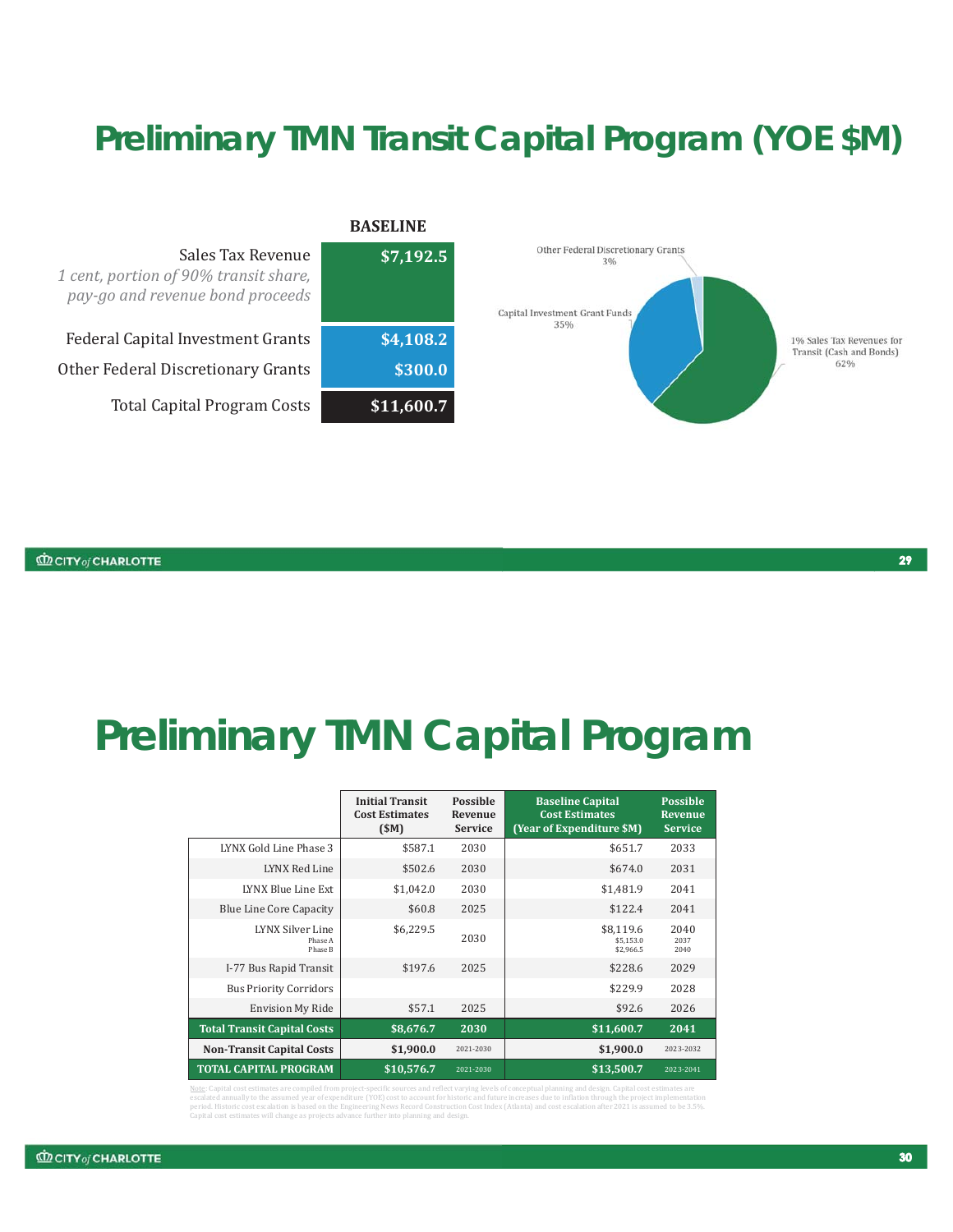### **Next Steps**

#### **INPUTS**



#### **CD CITY** of CHARLOTTE

# **Next Steps**

**2021 2022**

| <b>TODAY</b>                                                                           |                                                                                                                          | <b>FALL 2021</b>                                        |
|----------------------------------------------------------------------------------------|--------------------------------------------------------------------------------------------------------------------------|---------------------------------------------------------|
| Receive Council<br>affirmation to<br>continue refining<br>project phasing<br>and costs | Develop financial scenarios to test<br>assumptions and refine project costs.<br>phasing, and financial plan              | Return to Council<br>in Fall 2021 to<br>provide updates |
|                                                                                        | Identify additional funding and financing<br>opportunities that could be used to<br>leverage potential sales tax revenue |                                                         |